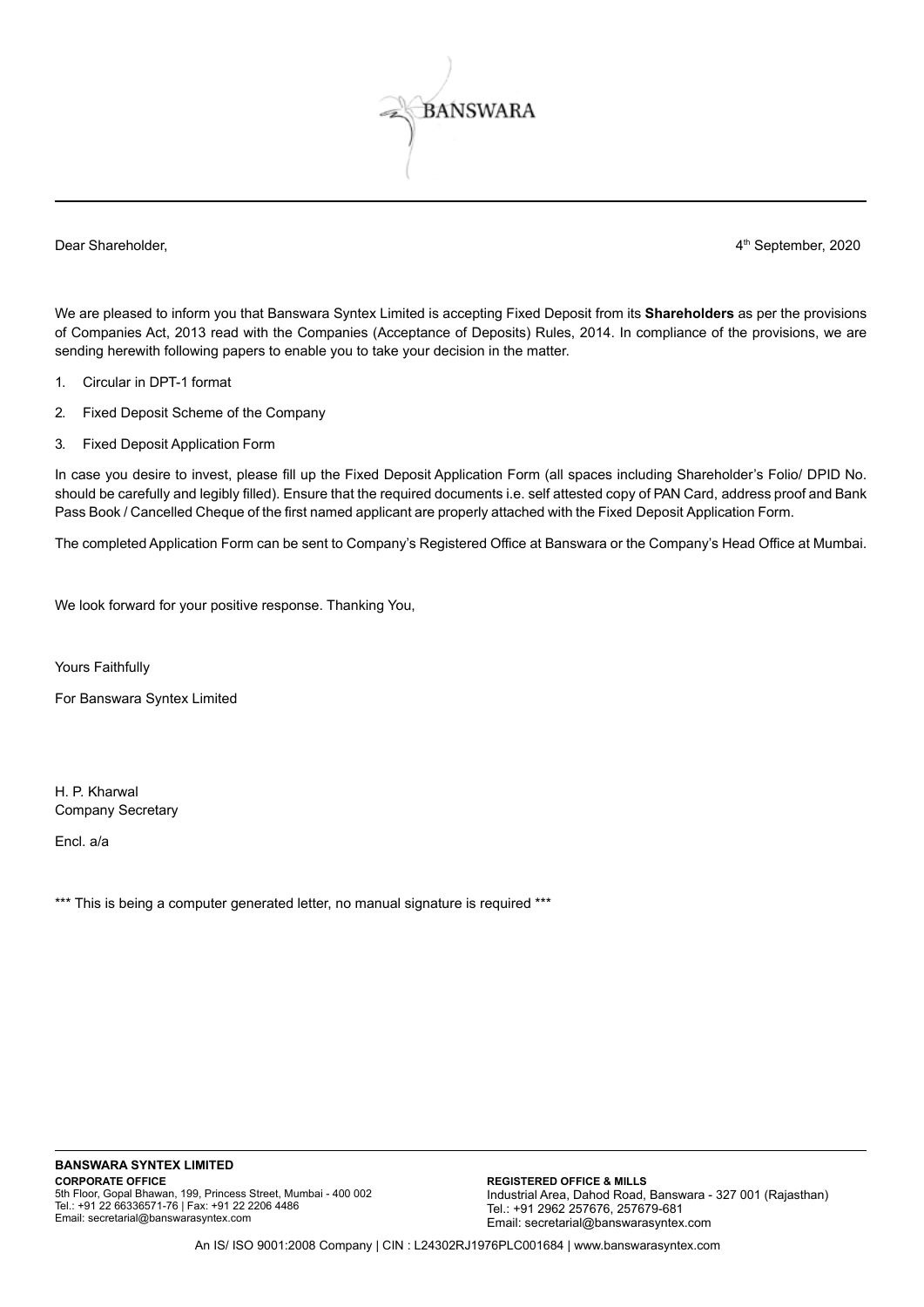# **FORM DPT-1**

## CIRCULAR OR CIRCULAR IN THE FORM OF ADVERTISEMENT

#### INVITING DEPOSITS

[Pursuant to section 73 (2) (a) and section 76 and rule 4(1) and 4(2) Of the Companies (Acceptance of Deposits) Rules, 2014] The circular or circular in the form of advertisement shall contain the following :

## **1. GENERAL INFORMATION**

a. Name, address, website and other contact details of the Company

## Banswara Syntex Limited

 **Registered Office** : Industrial Area, Dahod Road, Post Box No. 21, BANSWARA–327001 (Raj.)

CIN–L24302RJ1976PLC001684, E-mail:hpkharwal@banswarasyntex.com, website: www.banswarasyntex.com, Phone No. (02962) 257676, 257679 & 681

- b.  $\;$  Date of incorporation of the Company  $5^{^{\rm th}}$  May, 1976
- c. Business carried on by the Company and its subsidiaries with the detail of branches or units if any

The core business of the Company is manufacturing and marketing of spun synthetic blended yarn, wool and wool mix yarn, spun synthetic and worsted fabrics, cotton & linen fabrics besides readymade garments. The Company also produces shirting and technical fabrics.

## **Branches / Units :**

## **Offices :**

**Registered Office** : Industrial Area, Dahod Road, Post Box No. 21, BANSWARA – 327001 ( Raj.) CIN – L24302RJ1976PLC001684, E-mail: hpkharwal@banswarasyntex.com, website: www.banswarasyntex.com , Phone No. (02962) 257676, 257679 & 681, Fax No. (02962) 240692

 **Head / Marketing Office :** 4th / 5th Floor, Gopal Bhawan, 199, Princess Street, MUMBAI – 400002

Delhi Office: 401, 4<sup>th</sup> Floor, 2E/23, Jhandenwalan Ext. NEW DELHI -110055

 **Jaipur Office:** Ankur Apartments, S-6, Jyoti Nagar Extension, JAIPUR – 302005 (Raj.)

## **Plants:**

 **Banswara Unit (**Spinning, Weaving & Fabric Finishing) Industrial Area, Dahod Road, BANSWARA – 327001 ( Raj.), **Daman Unit** (Garment)

- i) Survey No. 98/3, Daman Industrial Estate, Kadaiya, DAMAN 396210 (U.T.)
- ii) Survey No. 713/1,2,3 & 725/1,2, Sangeeta Dham & Complex, Near Savita Farm, Village Dabhel, Somnath, DAMAN 396210 (U.T.)
- iii) Survey No. 722/9, Sangeeta Dham, Near Savita Farm, Dabhel, Somnath, Daman 396210 (U.T.)
- iv) Survey No. 85/3, 85/4 & 86/2, Daman Industrial Estate, Kadaiya, DAMAN 396210 (U.T.)
- v) Survey No. 81, 82/1, 90/1 & 90/2, Daman Industrial Estate, Kadaiya, DAMAN 396210 (U.T.)

 **Surat Unit** (Garment) Plot No. 5-6, G.I.D.C., Apparel Park, SEZ Sachin, SURAT – 394230 (GUJARAT)

d. Brief particulars of the management of the Company

The Company is managed by Shri Rakesh Mehra, Chairman, Shri Ravindra Kumar Toshniwal, Managing Director and Shri Shaleen Toshniwal, Jt. Managing Director, subject to the superintendence, direction and control of the Board of Directors.

Name, address, DIN and occupations of the directors

| <b>Name</b>                              | <b>Address</b>                                                                      | Occupation                                   | <b>DIN</b> |
|------------------------------------------|-------------------------------------------------------------------------------------|----------------------------------------------|------------|
| Shri Rakesh Mehra                        | 182, Jolly Maker, Apartment No. 3, Cuffe Parade,<br>Mumbai - 400005                 | Industrialist                                | 00467321   |
| Shri Ravindra Kumar Toshniwal            | Flat No. 6A, 6 <sup>th</sup> Floor, Altview -7, Altamount Road,<br>Mumbai - 400026  | Industrialist                                | 00106789   |
| Shri Shaleen Toshniwal                   | 11, Maker Tower, Cuffe Parade, Mumbai - 400005                                      | Industrialist                                | 00246432   |
| Shri Devendra Pal Garg                   | 212, Maker Tower-A, Cuffe Parade, Colaba,<br>Mumbai - 400005                        | Industrialist                                | 00003068   |
| Shri Jagdeesh Mal Mehta                  | C/122, Grandparadi Kempscorner, Mumbai - 400036                                     | Consultant                                   | 00847311   |
| Shri Vijay Mehta                         | B-350, New Friends Colony, New Delhi -110065                                        | <b>Financial Consultant</b><br>& Sharebroker | 00057151   |
| Shri Vijay<br>Kumar Jamnadhar<br>Agarwal | 93/B, Maker Tower, Cuffe Parade, Colaba,<br>Mumbai - 400005                         | <b>Business</b>                              | 00108710   |
| Shri Parduman Kumar                      | Flat No. 308, Sunrise Apartment C-33, Shastri Nagar<br>Andheri (W), Mumbai - 400053 | <b>Retired Banker</b>                        | 00179074   |
| Shri Kamal Kishore Kacholia              | Flat 1 and 2, Vedang, Opp. ITI, Aundh, Pune - 411007                                | Industrialist                                | 00278897   |
| Dr. Shri Bhagwan Agarwal                 | 31, Sainara, 17, Cuffe Parade, Mumbai - 400005                                      | Consultant                                   | 00524452   |
| Dr. Vaijayanti Pandit                    | 30/9, Taj Building, August Kranti Marg,<br>Mumbai - 400036                          | Service                                      | 06742237   |
| Mr. David Vlerick                        | Zandbeek Strat (S) 16, Zwevegem, Belgium 8554                                       | Investment Officer                           | 07679476   |

f. Management's perception of risk factors, : The Credit Rating is 'ICRA LIMITED "MA-/Stable" (Pronounced as M A minus rating with Stable outlook) (Fixed Deposit) for FDs repayable within one to three years from the date of issuance.

> The demand for textile products fluctuate with the growth in economy within and outside India. Similarly the Government Policies for economy in general and Textile Industry in particulars can also impact the demand for Company's products as well as the Profitability.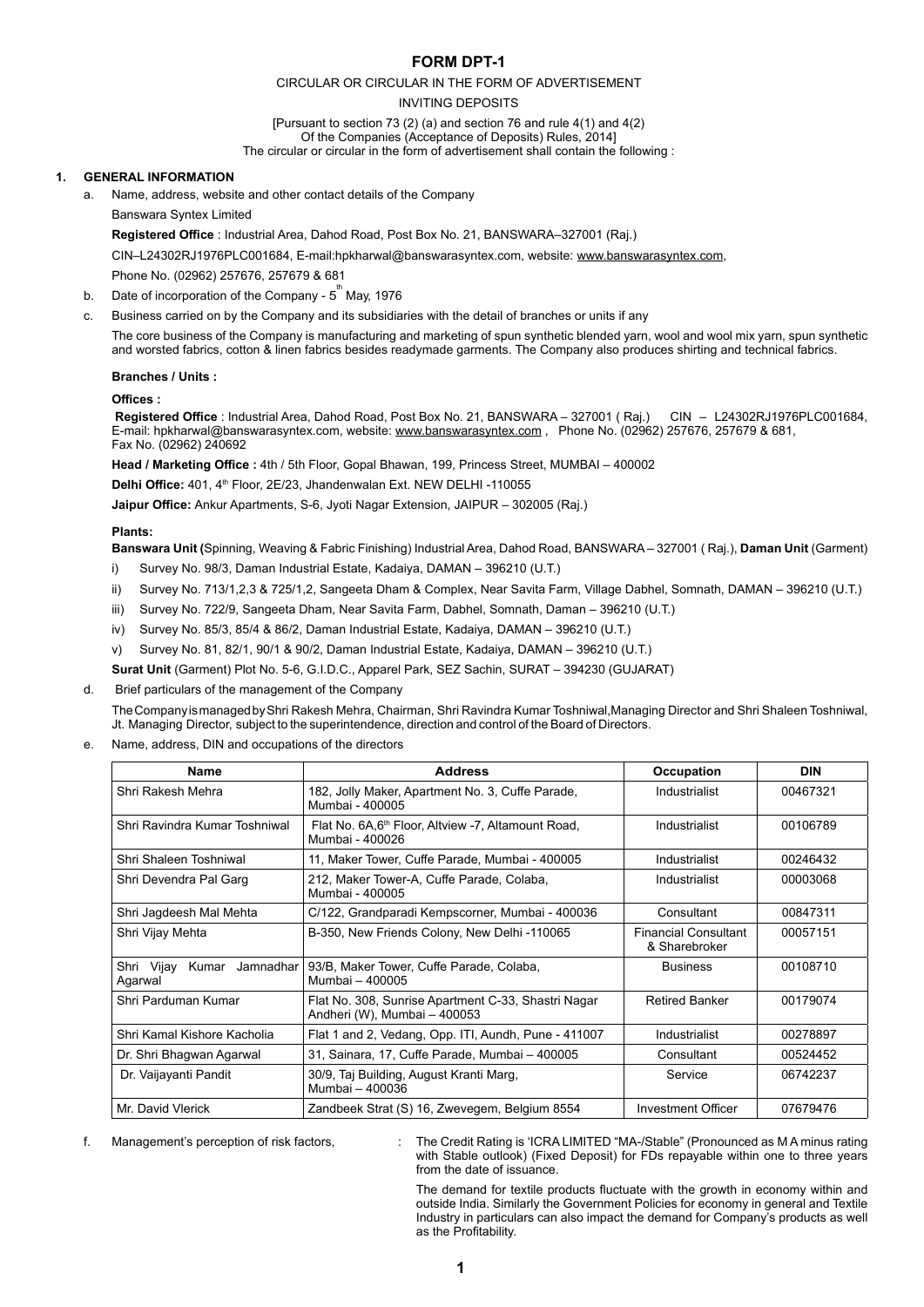g. Details of default, including the amount involved, duration of default and present status, in repayment of – :

|    |                                                              | i)                                    | Statutory dues,                                                                                                                                                                                                                  | The Company is regular in payment of such dues, as on date there is no overdue                                                                                                                                                                                 |
|----|--------------------------------------------------------------|---------------------------------------|----------------------------------------------------------------------------------------------------------------------------------------------------------------------------------------------------------------------------------|----------------------------------------------------------------------------------------------------------------------------------------------------------------------------------------------------------------------------------------------------------------|
|    |                                                              | ii)                                   | Debentures and interest thereon,                                                                                                                                                                                                 | payment outstanding.                                                                                                                                                                                                                                           |
|    |                                                              | iii)                                  | Loan from any bank or financial institution<br>and interest thereon                                                                                                                                                              |                                                                                                                                                                                                                                                                |
| 2. |                                                              |                                       | <b>PARTICULARS OF THE DEPOSIT SCHEME</b>                                                                                                                                                                                         |                                                                                                                                                                                                                                                                |
|    | a)                                                           |                                       | Date of passing of board resolution                                                                                                                                                                                              | 27th June, 2020.                                                                                                                                                                                                                                               |
|    | b)                                                           |                                       | Date of passing of resolution in the general meeting :<br>authorizing the invitation of such deposits                                                                                                                            | 27 <sup>th</sup> August, 2016                                                                                                                                                                                                                                  |
|    | C)                                                           |                                       | Type of deposits, i.e., whether secured or unsecured                                                                                                                                                                             | <b>Unsecured Deposit</b>                                                                                                                                                                                                                                       |
|    | d)                                                           | under                                 | Amount which the company can raise by way of :<br>deposits as per the Act and the rules made there                                                                                                                               |                                                                                                                                                                                                                                                                |
|    |                                                              | Total                                 | From shareholders                                                                                                                                                                                                                | ₹ 118.97 Crores<br>₹ 118.97 Crores                                                                                                                                                                                                                             |
|    |                                                              | 25.06.2020                            | And the aggregate of deposits actually held on the last :<br>day of the immediately preceding financial year and on :<br>the date of issue of the Circular or advertisement-As on                                                | As on 31.03.2020 - Rs. 26.98 Crores<br>₹ 25.20 Crores                                                                                                                                                                                                          |
|    | months                                                       |                                       | and amount of deposit proposed to be raised and<br>amount of deposit repayable within the next twelve                                                                                                                            | As per rules & act Fixed Deposit on amount up to Rs. 118.97 Cr. can be raised.<br>Out of this Fixed Deposit of Rs. 25.20 Cr. already taken as on date of the Circular<br>& Balance amount of Rs.93.77 Crores by way of Fixed Deposit Proposed to be<br>raised. |
|    |                                                              |                                       |                                                                                                                                                                                                                                  | Amount of deposit repayable up to 31.03.2021 ₹ 19.46 Crores                                                                                                                                                                                                    |
|    | e)                                                           |                                       | Terms of raising of deposits                                                                                                                                                                                                     | Duration, Rate of interest, mode of payment and repayment                                                                                                                                                                                                      |
|    |                                                              | Duration                              | 1 year to 2 years                                                                                                                                                                                                                | Interest Rate (p.a.) Mode of payment and repayment<br>9.00%<br>By Cheque/DD/NEFT/RTGS/ Direct                                                                                                                                                                  |
|    |                                                              |                                       |                                                                                                                                                                                                                                  | Transfer to Company's A/c                                                                                                                                                                                                                                      |
|    |                                                              |                                       | More than 2 years up to 3 years                                                                                                                                                                                                  | 9.50%<br>-----do-----                                                                                                                                                                                                                                          |
|    | f)                                                           |                                       | No fixed deposit to be accepted for less than one year and more than 3 years.<br>Proposed time schedule mentioning the date of :                                                                                                 | The Scheme is already open. The circular is valid up to the date of the next AGM                                                                                                                                                                               |
|    |                                                              |                                       | opening of the scheme and the time period for<br>which the circular or advertisement is valid.                                                                                                                                   | to be held in 2020 or within Six months from the close of the next financial year,<br>whichever is earlier                                                                                                                                                     |
|    | g)                                                           |                                       | Reasons or objects of raising the deposits                                                                                                                                                                                       | To Support Business Operations                                                                                                                                                                                                                                 |
|    | h)                                                           |                                       | (i) Name of Credit Rating Agency                                                                                                                                                                                                 | ICRA LIMITED, NEW DELHI<br>ICRA "MA-/Stable" (Pronounced as M A minus rating with Stable outlook) (Fixed                                                                                                                                                       |
|    | (ii) Rating obtained<br>(iii) Meaning of the rating obtained |                                       |                                                                                                                                                                                                                                  | Deposit)<br>Fixed Deposit with this rating indicates that the degree of safety regarding timely<br>payment of Interest and Principal is Satisfactory.                                                                                                          |
|    | (iv)                                                         |                                       | Date on which rating obtained                                                                                                                                                                                                    | 16.09.2019                                                                                                                                                                                                                                                     |
|    | i)                                                           |                                       | Extent of deposit insurance, Name of the Insurance<br>Company, terms of the insurance coverage,<br>duration of coverage, extent of coverage,<br>procedure for claim in case of default etc.                                      |                                                                                                                                                                                                                                                                |
|    |                                                              | i)<br>ii)<br>iii)<br>iv)<br>V)<br>vi) | Extant of deposit Insurance<br>Name of Insurance Company<br>Terms of Insurance<br>Coverage<br>Duration of Coverage<br><b>Extant of Coverage</b><br>vii) Procedure for Claim                                                      | Deposit Insurance Product is not available in Market, kindly refer the Companies<br>(Acceptance of Deposits) Amendment Rules, 2017 MCA Circular dated 11.05.2017                                                                                               |
|    | j)                                                           |                                       | Short particulars of the charge created or to be :<br>created for securing such deposits, if any;                                                                                                                                | The fixed deposits are unsecured deposit                                                                                                                                                                                                                       |
|    | k)                                                           |                                       | Any financial or other material interest of the directors, :<br>promoters or key managerial personnel in such<br>deposits and the effect of such interest in so far as it is<br>different from the interests of other persons. - | The Directors, Promoters, Key Managerial Personnel and their relatives don't have<br>any interest which is inconsistent or different from the interest of other persons.                                                                                       |
| 3. |                                                              |                                       | DETAILS OF ANY OUTSTANDING DEPOSITS                                                                                                                                                                                              |                                                                                                                                                                                                                                                                |
|    | a.                                                           |                                       | <b>Amount Outstanding</b>                                                                                                                                                                                                        | Rs. 26.98 Crores as on 31.03.2020                                                                                                                                                                                                                              |
|    | b.<br>c.                                                     |                                       | Date of acceptance<br>Total amount accepted                                                                                                                                                                                      | From 1st January, 2015 and thereafter<br>Rs. 25.20 Crores as on 25.06.2020                                                                                                                                                                                     |
|    | d.                                                           |                                       | Rate of interest                                                                                                                                                                                                                 | (Amount accepted and remaining outstanding)<br>9.00% & 9.50% P.A.                                                                                                                                                                                              |
|    | е.                                                           |                                       | Total number of depositors                                                                                                                                                                                                       | 126 Depositors                                                                                                                                                                                                                                                 |
|    | f.                                                           |                                       | Default, if any, in repayment of deposits and :<br>payment of interest thereon, if any, including<br>number of depositors, amount and duration of                                                                                | None                                                                                                                                                                                                                                                           |
|    | g.                                                           |                                       | default involved<br>Any waiver by the depositors, of interest accrued:<br>on deposits                                                                                                                                            | Not Applicable                                                                                                                                                                                                                                                 |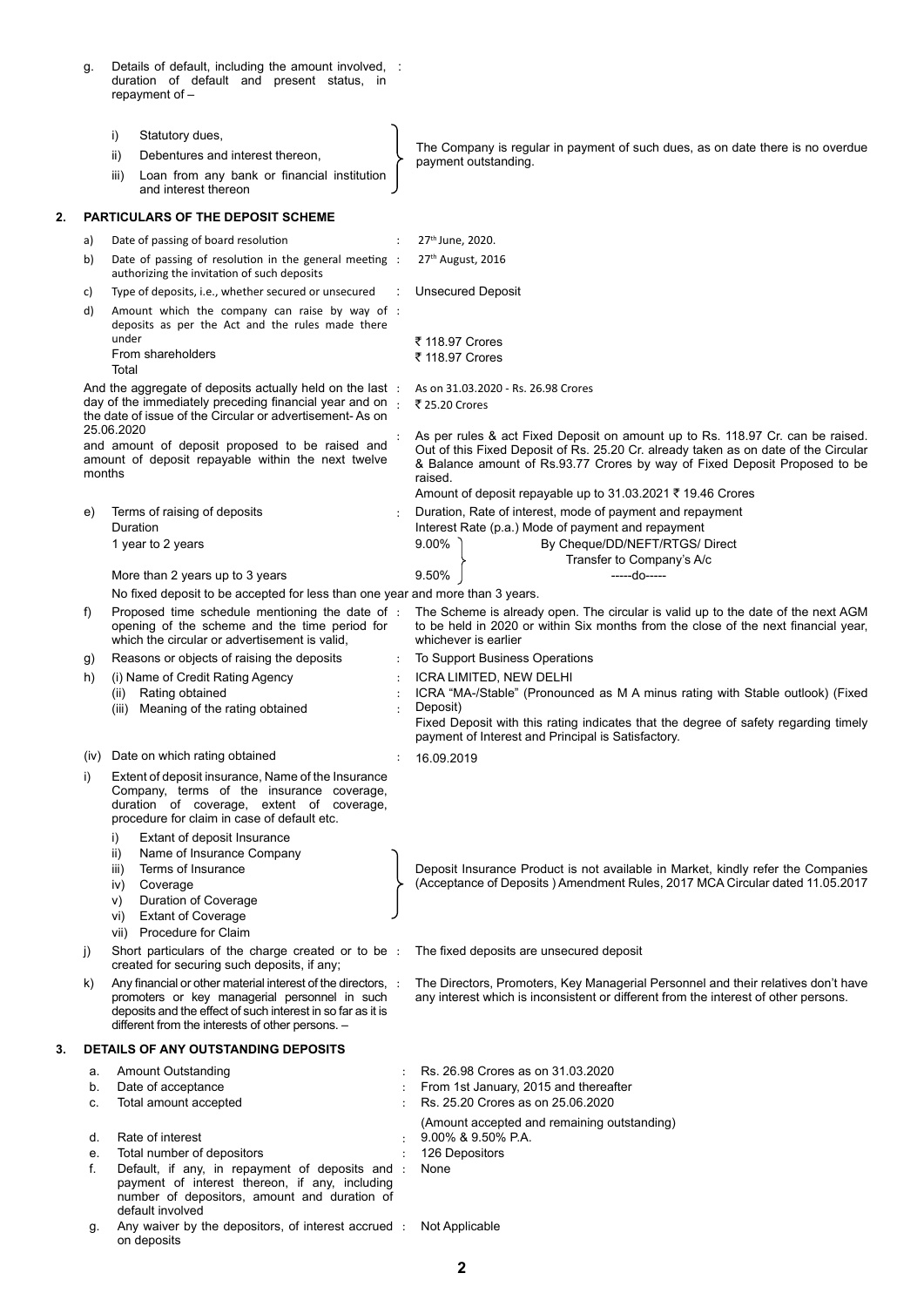## **4. FINANCIAL POSITION OF THE COMPANY**

a. Profits of the company, before and after making provision for tax, for the three financial years immediately preceding the date of issue of circular or advertisement;

(₹ In Crore)

| For the accounting<br>vear ended | <b>Profit</b><br><b>Before Tax</b> | <b>Profit</b><br><b>After Tax</b> |
|----------------------------------|------------------------------------|-----------------------------------|
| $31st$ March, 2018               | 10.86                              | 7.92                              |
| , 31 <sup>st</sup> March, 2019   | 19.51                              | 24.14                             |
| 31 <sup>st</sup> March, 2020     | 57.57                              | 53.38                             |

b. Dividends declared by the company in respect of the said three financial years; Interest Coverage ratio for last three years (Cash profit after tax plus interest paid)

| For the accounting<br>year ended | Dividend ₹ Per<br>Share | Interest Coverage<br>Ratio |
|----------------------------------|-------------------------|----------------------------|
| 31 <sup>st</sup> March, 2018     | 1.00                    | 1.23                       |
| 31 <sup>st</sup> March, 2019     | 1.00                    | 1.40                       |
| 31 <sup>st</sup> March, 2020     | 1.50                    | 2.16                       |

c. A summary of the financial position of the company as in the three audited balance sheets immediately preceding the date of issue of circular or advertisement;

(₹ in Lakh)

 $(\bar{z}$  In Lakh)

S. B. AGARWAL<br>VIJAY KUMAR AGARWAL

J.M. MEHTA

| <b>EQUITY &amp;</b><br><b>LIABILITIES</b> | As at<br>31.03.2020 | As at<br>31.03.2019 | As at<br>31.03.2018 | <b>ASSETS</b>                   | As at<br>31.03.2020 | As at<br>31.03.2019 | As at<br>31.03.2018 |
|-------------------------------------------|---------------------|---------------------|---------------------|---------------------------------|---------------------|---------------------|---------------------|
| <b>Share Capital</b>                      | 1711.60             | 1711.60             | 1711.60             | <b>Fixed Assets</b>             | 37460.91            | 41771.41            | 46524.60            |
| Reserves & Surplus                        | 32474.68            | 27732.88            | 25213.38            | Non-current<br>investments      | 360                 | 360                 | 360.18              |
| Money received against<br>share warrants  |                     |                     |                     | Long-term Loans and<br>Advances | 602.68              | 522.89              | 442.66              |
| Non Current Liabilities                   | 13641.46            | 18468.55            | 24248.01            | Other non-current<br>assets     | 940.65              | 737.14              | 760.73              |
| <b>Current Liabilities</b>                | 37442.48            | 50724.75            | 56118.80            | <b>Current Assets</b>           | 45905.98            | 55246.34            | 59203.62            |
| TOTAL                                     | 85270.22            | 98637.78            | 107291.79           | TOTAL                           | 85270.22            | 98637.78            | 107291.79           |

d. Audited Cash Flow Statement for the three years immediately preceding the date of issue of circular or advertisement;

|                                                     |            |            | $\lambda$ $\mu$ $\mu$ $\mu$ |
|-----------------------------------------------------|------------|------------|-----------------------------|
| <b>PARTICULARS</b>                                  | 2019-20    | 2018-19    | 2017-18                     |
| CASH FLOW FROM (USED IN)                            |            |            |                             |
| <b>Operating Activities</b>                         | 20838.52   | 13727.96   | 10588.46                    |
| <b>Investing Activities</b>                         | (685.98)   | (987.77)   | (2505.53)                   |
| <b>Financing Activities</b>                         | (20603.81) | (12303.97) | (8497.09)                   |
| Net Increase/ (Decrease) in Cash & Cash Equivalents | (451.27)   | (436.22)   | (414.16)                    |

Any change in accounting policies during the last three years and their effect on the profits and the reserves of the company. - YES

The Company has adopted IND AS 116 ''Leases'' in the current year replaces IND AS 17 ''Leases''.

#### **5. A DECLARATION BY THE DIRECTORS THAT-**

- a. The Company has not defaulted in the repayment of deposits accepted either before or after the commencement of the Act or payment of interest thereon;
- b. The Board of Directors have satisfied themselves fully with respect to the affairs and prospectus of the Company and that they are of the opinion that having regard to the estimated future financial position of the company, the Company will be able to meet its liabilities as and when they become due and that the company will not become insolvent within a period of one year from the date of issue of the circular or advertisement;
- c. The Company has complied with the provisions of the Act and the rules made thereunder;
- d. The compliance with the Act and the rules does not imply that repayment of deposits is guaranteed by the Central Government;
- e. The deposits accepted by the company before the commencement of the Act have been repaid.
- f. In case of any adverse change in credit rating, depositors will be given a chance to withdraw deposits without any penalty.
- g. The deposits shall be used only for the purposes indicated in the Circular or circular in the form of advertisement;
- h. The deposits accepted by the Company (other than the secured deposits, if any, aggregate amount of which to be indicated) are unsecured and rank pari passu with other unsecured liabilities of the Company.

For and on behalf of the Board for Banswara Syntex Ltd

Sd/- Sd/- RAKESH MEHRA DIRECTORS<br>CHAIRMAN DIRECTORS P. KUMAR CHAIRMAN

RAVINDRA KUMAR TOSHNIWAL VIJAY KUMAR AGAR<br>MANAGING DIRECTOR VAIJAYANTI PANDIT MANAGING DIRECTOR

SHALEEN TOSHNIWAL JT. MANAGING DIRECTOR

J.K. JAIN JOINT PRESIDENT & CFO

Place: BANSWARA 
H. P. KHARWAL

Date: 27.06.2020

COMPANY SECRETARY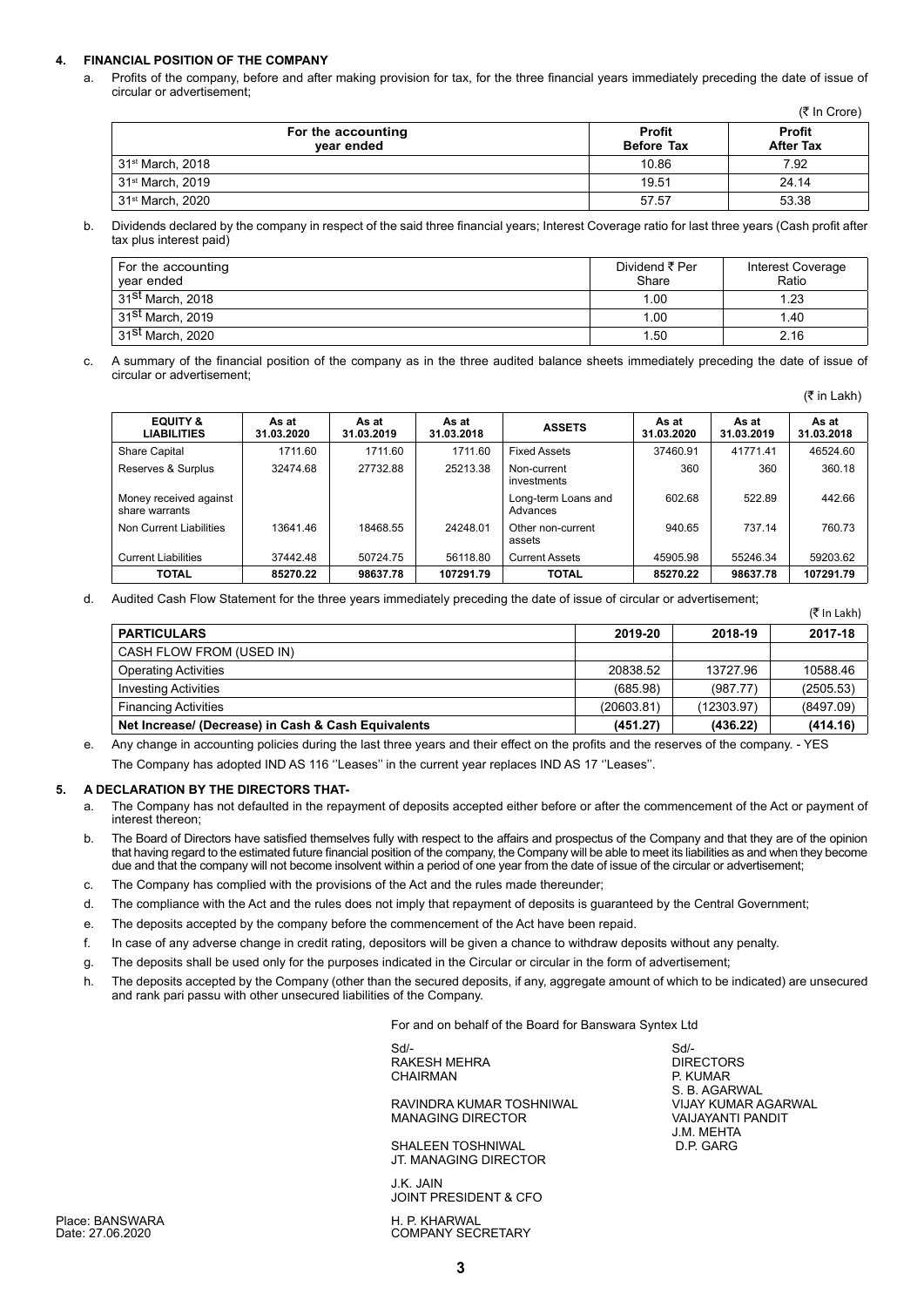

# **FIXED DEPOSIT SCHEME**

|                                | <b>NON CUMULATIVE DEPOSIT</b> |                      |
|--------------------------------|-------------------------------|----------------------|
| Period                         | Minimum Deposit               | Interest Rate (p.a.) |
| 1 Year to 2 years              | 1.00.000                      | 9.00                 |
| More than 2 Years upto 3 years | 1,00,000                      | 9.50                 |

The Fixed Deposit will be accepted for the aforesaid period; however, the maturity date of the Fixed Deposit will be uniformly on 1<sup>st</sup> April or 1<sup>st</sup> October as the case may be, falling next to one year/two year/three years (period of Fixed Deposit) as the case may be. For example, if a Fixed Deposit is received on 1st August, 2020 for one year, its maturity date will be 1st October, 2021. However, the overall Fixed Deposit period shall not exceed three years.

Interest shall be payable half yearly on 1st April and 1st October.

|                       | <b>HIGHLIGHTS</b>                                                                                                                                                                                                                                           |                  | <b>TERMS</b><br><b>AND</b><br><b>CONDITIONS GOVERNING FIXED DEPOSIT</b>                                                                                                                                                                                                                                                                                                                                                                                                           |
|-----------------------|-------------------------------------------------------------------------------------------------------------------------------------------------------------------------------------------------------------------------------------------------------------|------------------|-----------------------------------------------------------------------------------------------------------------------------------------------------------------------------------------------------------------------------------------------------------------------------------------------------------------------------------------------------------------------------------------------------------------------------------------------------------------------------------|
|                       |                                                                                                                                                                                                                                                             |                  | <b>SCHEME</b>                                                                                                                                                                                                                                                                                                                                                                                                                                                                     |
| $\blacktriangleright$ | Minimum amount of deposit to be accepted is Rs. 1,00,000/- and in<br>multiples of Rs. 1,00,000/-thereafter.                                                                                                                                                 |                  | <b>APPLICATIONS</b>                                                                                                                                                                                                                                                                                                                                                                                                                                                               |
| ➤                     | The Fixed Deposit will be accepted only from Shareholders of<br>the Company.                                                                                                                                                                                | 1)               | Application should be made in the prescribed form duly completed<br>in all respects (all spaces including Shareholder's Folio/DPID No.                                                                                                                                                                                                                                                                                                                                            |
| ➤                     | The Company is not accepting fixed deposits from minor<br>(below 18 years) shareholders.                                                                                                                                                                    |                  | should be carefully and legibly filled), self attested Copy of PAN<br>Card, Address Proof, Bank Pass Book / Cancelled Cheque and an                                                                                                                                                                                                                                                                                                                                               |
| ➤                     | Nomination facility available. In case the nominee is minor, name of<br>the guardian is to be mentioned.                                                                                                                                                    |                  | 'Account Payee' cheque/draft in favour of Banswara Syntex Ltd. is<br>to be sent. Cash will not be accepted.                                                                                                                                                                                                                                                                                                                                                                       |
| ➤                     | Premature withdrawal permissible as per the statutory guidelines<br>and the discretion of the Company. (Subject to the Procedure and<br>limits prescribed by Companies Act, 2013)                                                                           | 2)               | The Application Form along with the necessary remittances should<br>be sent to the company's Registered Office at Banswara or the<br>Company's Head Office at Mumbai.                                                                                                                                                                                                                                                                                                             |
| $\blacktriangleright$ | Income tax shall be deducted at source for interest payment of<br>above Rs. 5000 in one financial year as per applicable rates. This<br>is subject to any change in the applicable Tax Laws.                                                                | 3)               | Fixed Deposits will be accepted from members of the company<br>(Shareholders) who may be resident individuals, Domestic<br>Company, group of persons, registered societies, and registered<br>trusts. The Member should be a holder of share on the date of<br>deposit.                                                                                                                                                                                                           |
| ⋗                     | <b>HOW TO APPLY</b><br>Please follow the instructions given in the application form.                                                                                                                                                                        | 4)               | Fixed Deposits will not be accepted from unregistered trusts and<br>Partnership firms.                                                                                                                                                                                                                                                                                                                                                                                            |
| ➤                     | Payment should be made by means of an "A/c Payee" cheque / DD<br>of a scheduled bank / Electronic Transfer in favour of "BANSWARA<br>SYNTEX LIMITED." Payable at Banswara/Mumbai. Please attach<br>self attested copy of Bank Pass Book / Cancelled Cheque. | 5)               | A deposit in joint names will be treated as a deposit from a<br>shareholder if first name holder is a shareholder of the<br>Company.                                                                                                                                                                                                                                                                                                                                              |
|                       |                                                                                                                                                                                                                                                             |                  | <b>INTEREST</b>                                                                                                                                                                                                                                                                                                                                                                                                                                                                   |
| ➤                     | Company will not accept payment in "CASH".                                                                                                                                                                                                                  | 1)               | The period of Fixed Deposit and the calculation of interest                                                                                                                                                                                                                                                                                                                                                                                                                       |
| ⋗                     | Acceptance of deposits are subject to the terms and conditions<br>mentioned in the application form.                                                                                                                                                        |                  | thereon will commence from the date of realization of the<br>cheques / PO Order / DD / Electronic Transfer as the case                                                                                                                                                                                                                                                                                                                                                            |
|                       | Where to get Form and Deposit the same                                                                                                                                                                                                                      |                  | may be by the Company and will cease on maturity. No Interest<br>will be payable on interest warrants / cheques lost in transit or                                                                                                                                                                                                                                                                                                                                                |
|                       | Application Forms will be available & deposits will be accepted by the                                                                                                                                                                                      |                  | misplaced.                                                                                                                                                                                                                                                                                                                                                                                                                                                                        |
|                       | company at the following centers:                                                                                                                                                                                                                           | 2)               | Interest shall be payable half yearly on 1st April and 1st October.                                                                                                                                                                                                                                                                                                                                                                                                               |
| Mumbai                | Banswara Syntex Ltd.<br>4th -5th Floor, Gopal Bhawan,                                                                                                                                                                                                       |                  | <b>TAX DEDUCTION AT SOURCE</b>                                                                                                                                                                                                                                                                                                                                                                                                                                                    |
|                       | 199, Princess Street, Mumbai-400 002. (Maharashtra)                                                                                                                                                                                                         | $\left( \right)$ | Income Tax will be deducted at source wherever applicable, from                                                                                                                                                                                                                                                                                                                                                                                                                   |
|                       | Banswara Syntex Ltd.<br><b>Banswara</b><br>Industrial Area, Dahod Road, Banswara-327001                                                                                                                                                                     |                  | the interest paid or credited if it exceeds Rs. 5,000/- (or any such<br>amount notified by the Government from time to time) in any<br>financial year as per statutory requirement.                                                                                                                                                                                                                                                                                               |
|                       | (Rajasthan)<br>The fixed deposit Application Form will also be available at Company's<br>website at www.banswarasyntex.com                                                                                                                                  | 2)               | In case where the interest exceeds Rs. 5,000/- (or any such amount<br>notified by the Government from time to time) in a financial year,<br>individual depositors, who are not liable to pay income tax, may<br>submit a declaration in Form 15G/15H in duplicate to the Company's<br>offices at Banswara or Mumbai in the beginning of every financial<br>year, so as to receive interest without deduction of tax at source,<br>failing which tax will be deducted at source in |
|                       |                                                                                                                                                                                                                                                             |                  |                                                                                                                                                                                                                                                                                                                                                                                                                                                                                   |

#### **BANSWARA SYNTEX LIMITED CORPORATE OFFICE**

5th Floor, Gopal Bhawan, 199, Princess Street, Mumbai - 400 002 Tel.: +91 22 66336571-76 | Fax: +91 22 2206 4486 Email: secretarial@banswarasyntex.com

**REGISTERED OFFICE & MILLS**

Industrial Area, Dahod Road, Banswara - 327 001 (Rajasthan) Tel.: +91 2962 257676, 257679-681 Email: secretarial@banswarasyntex.com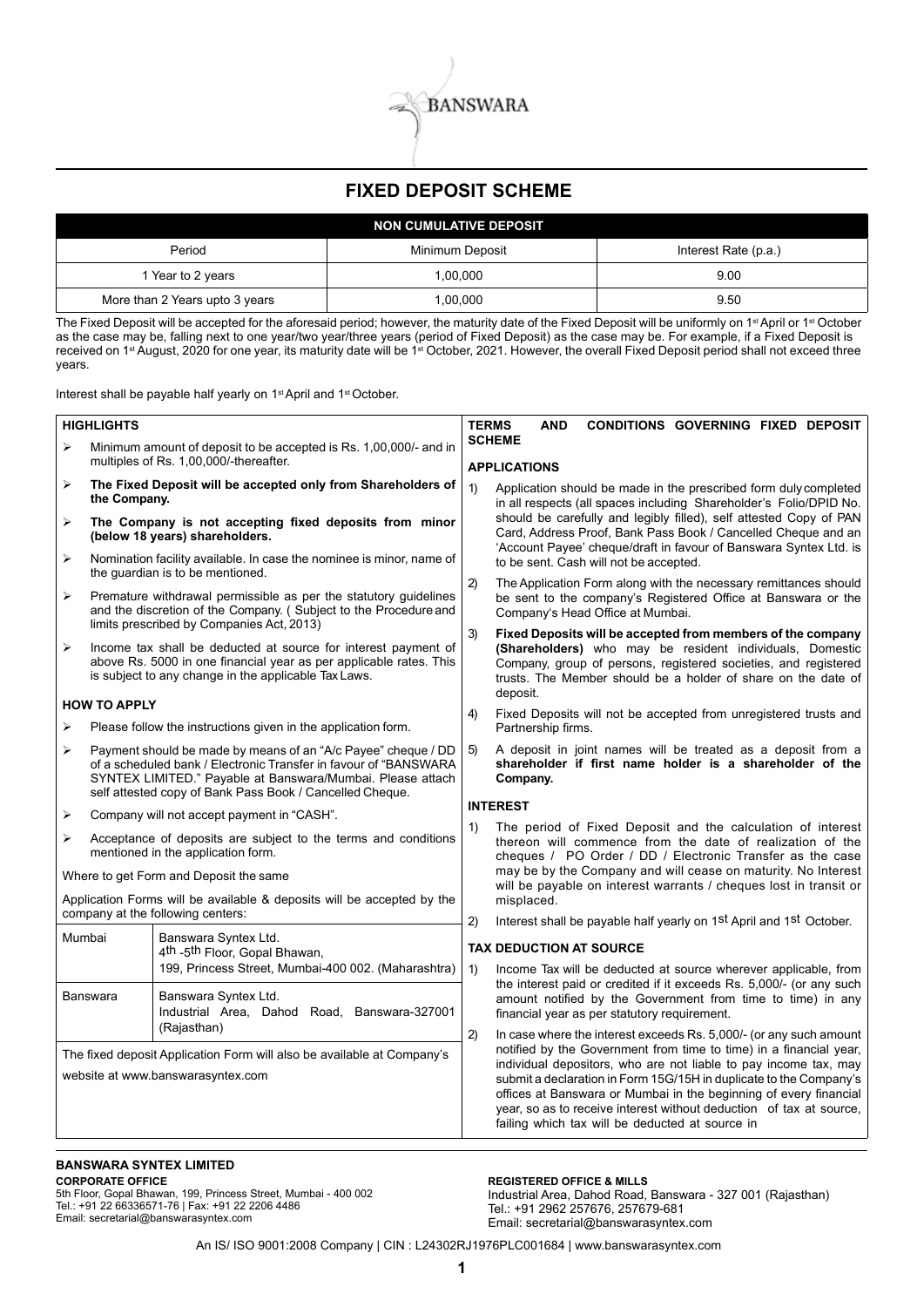

accordance with Section 194A of the Income Tax Act, 1961. TAX DEDUCTED DUE TO NON-COMPLIANCE WITH THIS CONDITION WILL NOT BE REFUNDED.

All depositors placing deposits would be mandatorily required to furnish their PAN No. as allotted to them by Income Tax Department and attach a Self Attested Copy of the PAN Card.

#### **RENEWAL AND REPAYMENT**

1) The Deposit will be repaid only on maturity. However, Company reserves the right to repay the deposit prior to the date of maturity. In case of such premature repayment, Deposit Receipt must be discharged by all the depositors as per specimen signature(s) registered with the Company.

"In accordance with the Companies (Acceptance of Deposit) Rules, 2014, fixed deposits may be repaid by the Company after the expiry of 6 months of its acceptance but before the expiry of the contracted period, in which case, the rate of interest payable shall be reduced by one percent from the rate which the Company would have paid, had the deposit been accepted for the period for which such deposit had actually run."

- 2) The Fixed Deposit Receipt duly discharged on its backside on a revenue stamp of Rs.1/- and Fixed Deposit Form duly filled and signed should be sent to the Company's offices at Banswara/ Mumbai where the amount was deposited at least 30 days before the date of maturity, to enable the Company to renew or refund the deposit as the case may be, on due date. No communication shall be sent by the Company to the depositors regarding maturity.
- 3) In case of renewal, a fresh Application Form duly filled in, should accompany the discharged receipt.
- 4) Repayment of principal / Interest amounts will be made by Cheque/ DD/ Electronic Transfer. The cheques / DD will be sent to the registered address of the depositor. Where the due date for payment falls on a Sunday/Bank Holiday, the payment will be made on the next working day.
- 5) No change in the first name of the depositor is permitted at the time of renewal.

#### **JOINT DEPOSIT**

- 1) Deposits will be accepted in joint names but not exceeding two in number.
- 2) All Fixed Deposits Receipts and all correspondence will be addressed to the person whose name appears first on the Application Form. All cheques etc. for payment of interest and repayment of principal amount will be drawn in favour of the first named depositor. Discharge given by the first depositor shall be valid and binding on all the depositors.
- 3) In the event of the death of the first depositor, the second named depositor will be the first depositor on production of Original Death Certificate with photo copy (the original will be returned after verification) and all payments on account of principal amount and interest will be paid to that first depositor without reference to the heirs of legal representatives.

#### **NOMINATION**

- 1) Nomination facility may be availed only by individuals singly. The nominee must be a Resident Indian only. An NRI / foreign national cannot be nominated. If the nominee pre deceases the deposit holder, the applicant can, on submission of the death certificate, substitute the name of the nominee.
- 2) In case of deposits in a single name where no nomination is received, the executor or administrator of a deceased depositor, shall be deemed to be the deposit holder on production of a valid probate, succession certificate or letter of administration. However, the Company may, at its sole discretion, dispense with the requirement of production of a probate or succession certificate or letter of administration upon such terms as to indemnify or otherwise as it may consider adequate.

#### **FIXED DEPOSIT RECEIPT**

- The Fixed Deposit Receipt will be forwarded by registered post / courier to the address given in the Application Form within 21 days of realization of the cheque or draft. The same be given by hand delivery in case of depositor present to the company to receive.
- 2) The Fixed Deposit Receipt is not transferable.
- In the event of loss, destruction or mutilation of the Fixed Deposit Receipt, the Company may, at its sole discretion, issue a duplicate receipt on request of the depositor, subject to compliance with the terms and conditions including indemnity from the depositor(s) in such form as the Company may require. All expenses in this connection will be borne by the depositor.

## **GENERAL**

- 1) The Company will not accept or recognize any lien or assignment on Fixed Deposit and/or interest thereon.
- 2) Where the first named depositor becomes a non resident, the principal and interest will not be credited to any non-resident external account or allowed to be repatriated out of India.
- 3) In case of loss of refund / interest cheque, a duplicate thereof will be issued only after 3 months expiry of the validity of the cheque and on production of an indemnity bond duly signed by all depositors. All expenses in this connection will be borne by the depositor.
- 4) Any change in address, name etc. must be notified to the Company at least 30 days before the date on which any payment falls due.
- 5) Fixed Deposits will be subject to Companies (Acceptance of Deposits) Rules, 2014, as amended from time to time.
- 6) The Company reserves the right to discontinue the acceptance or renewal of Fixed Deposits at any time at its sole discretion and to amend / alter any of the conditions stipulated above or to reject any Application without assigning any reason thereof.
- In order to prevent fraudulent encashment, it is mandatory for the depositor to furnish the bank account particulars in the space provided in the Application Form and attach a self attested copy of Bank Pass Book / Cancelled Cheque.
- 8) Deposits are subject to Mumbai/Banswara Jurisdiction only where it has been sent for acceptance.
- 9) These rules form part of the prescribed Application Form.

#### **BANSWARA SYNTEX LIMITED CORPORATE OFFICE**

5th Floor, Gopal Bhawan, 199, Princess Street, Mumbai - 400 002 Tel.: +91 22 66336571-76 | Fax: +91 22 2206 4486 Email: secretarial@banswarasyntex.com

#### **REGISTERED OFFICE & MILLS**

Industrial Area, Dahod Road, Banswara - 327 001 (Rajasthan) Tel.: +91 2962 257676, 257679-681 Email: secretarial@banswarasyntex.com

An IS/ ISO 9001:2008 Company | CIN : L24302RJ1976PLC001684 | www.banswarasyntex.com